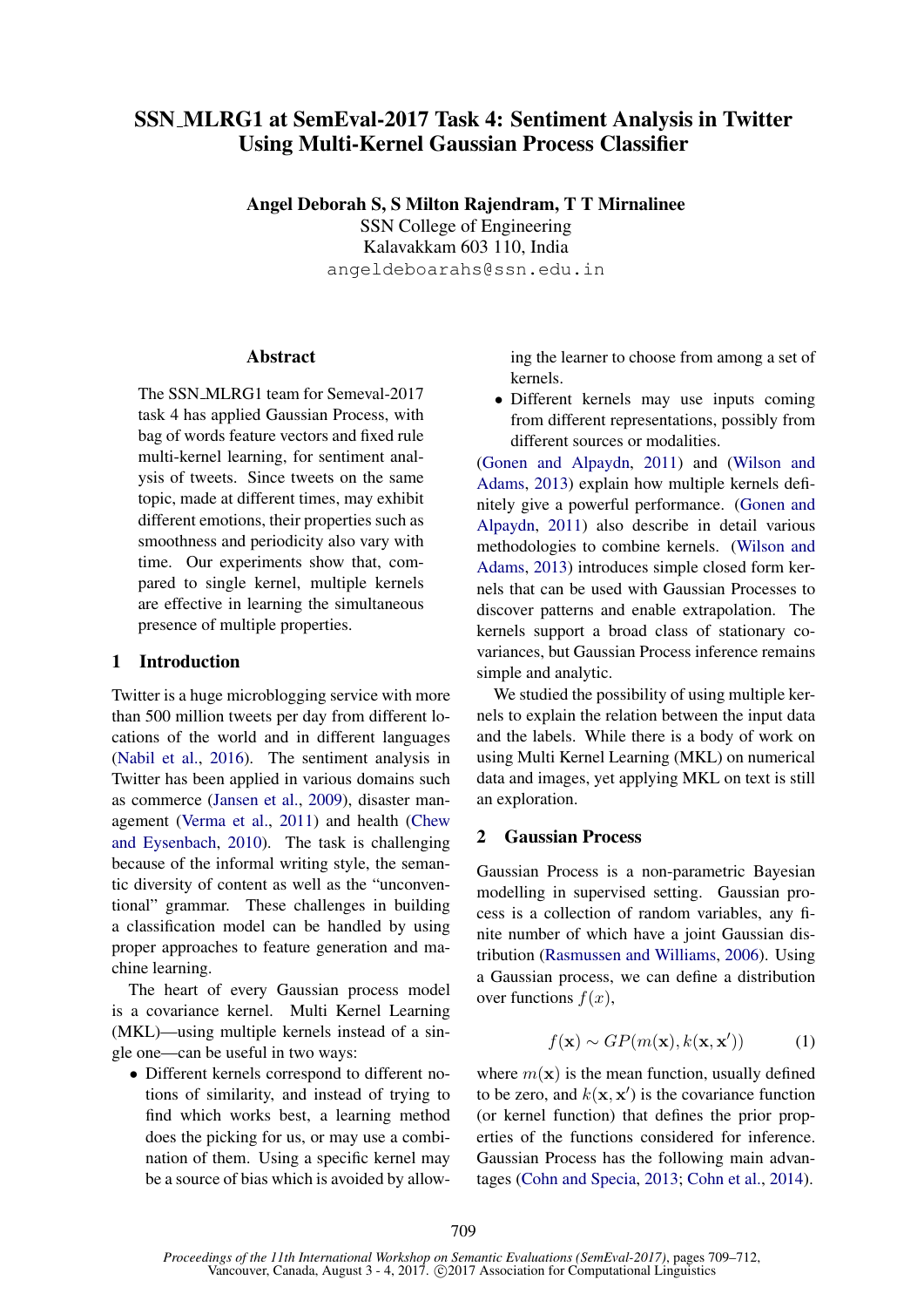- The kernel hyper-parameters can be learned via evidence maximization.
- GP provides full probabilistic prediction, and an estimate of uncertainty in the prediction.
- Unlike SVMs which need unbiased version of dataset for probabilistic prediction, yet does not take into account the uncertainty of  $f(\mathbf{x})$ , GP does not suffer from this problem.
- GP can be easily extended and incorporated into a hierarchical Bayesian model.
- GP works really well when combined with kernel models.
- GP works well for small datasets too.

#### 2.1 Gaussian Process Classification

In Gaussian Process Classification (GPC), we place a GP prior over a latent function  $f(\mathbf{x})$  and then "squash" this prior through the logistic function to obtain a prior on  $\pi(\mathbf{x}) \triangleq p(y = +1|\mathbf{x}) =$  $\sigma(f(\mathbf{x}))$ . Note that  $\pi$  is a deterministic function of f, and since f is stochastic, so is  $\pi$ .

Inference is divided into two steps: first, computing the distribution of the latent variable corresponding to a test case

$$
p(f_*|X, \mathbf{y}, \mathbf{x}_*) = \int p(f_*|X, \mathbf{x}_*, \mathbf{f}) p(\mathbf{f}|X, \mathbf{y}) d\mathbf{f}
$$
\n(2)

where  $p(\mathbf{f}|X, \mathbf{y}) = p(\mathbf{y}|\mathbf{f})p(\mathbf{f}|X)/p(\mathbf{y}|X)$  is the posterior over the latent variables, and subsequently using this distribution over the latent to produce a probabilistic prediction

$$
\pi_*(x) \triangleq (y_* = +1 | X, \mathbf{y}, \mathbf{x}_*)
$$
\n(3)

$$
= \int \sigma(f_*)p(f_*|X, \mathbf{y}, \mathbf{x}_*)df_* \qquad (4)
$$

In classification, the non-Gaussian likelihood in Equation 2 makes the integral analytically intractable. Similarly, Equation 4 can also be analytically intractable for certain sigmoid functions. Therefore, we need an analytical approximation of integrals. We can approximate the non-Gaussian joint posterior with a Gaussian one, using Expectation Propagation (EP) method (Minka, 2001). EP, however, uses the probit likelihood

$$
p(y_i|f_i) = \Phi(f_i y_i), \tag{5}
$$

which makes the posterior analytically intractable. To overcome this hurdle in the EP framework, the likelihood is approximated by a *local likelihood approximation* in the form of an un-normalized

Gaussian function in the latent variable  $f_i$  which defines the *site parameters*  $\tilde{Z}_i$ ,  $\tilde{\mu}_i$  and  $\tilde{\sigma}_i^2$ .

$$
p(y_i|f_i) \simeq t_i(f_i|\tilde{Z}_i, \tilde{\mu}_i, \tilde{\sigma}_i^2) \triangleq \tilde{Z}_i \mathcal{N}(f_i|\tilde{\mu}_i, \tilde{\sigma}_i^2)
$$
\n
$$
(6)
$$

The posterior  $p(f|X, y)$  is approximated by  $q(\mathbf{f}|X, \mathbf{y}) = \mathcal{N}(\mu, \Sigma)$ , where  $\mu = \Sigma \tilde{\Sigma}^{-1} \tilde{\mu}, \tilde{\Sigma}$  is diagonal with  $\tilde{\Sigma}_{ii} = \tilde{\sigma}_i^2$ ,  $\Sigma = (K^{-1} + \tilde{\Sigma}^{-1})^{-1}$ , and  $K$  is the covariance matrix.

A practical implementation of Gaussian Process Classification (GPC) for binary class (Rasmussen and Williams, 2006) is outlined in the following algorithm:

Algorithm: Predictions for Expectation Propagation GPC.

**Input:** $\tilde{\nu}$ ,  $\tilde{\tau}$  (Natural site param), X (Training inputs), y (Training targets),  $k$  (Covariance function),  $x_*$  (Test input).

Output: Predictive class probability.

1.  $L := \text{cholesky}(I_n + \tilde{S}^{1/2} K \tilde{S}^{1/2})$ 

2. 
$$
z := \tilde{\mathbf{S}}^{1/2} L^T \setminus (L \setminus \tilde{\mathbf{S}}^{1/2} K \tilde{\boldsymbol{\nu}})
$$

3. 
$$
\overline{f}_* := \mathbf{k}(\mathbf{x}_*)^T (\tilde{\boldsymbol{\nu}} - \mathbf{z})
$$

4. 
$$
\mathbf{v} := L \setminus (\tilde{\mathbf{S}}^{1/2} \mathbf{k}(\mathbf{x}_*))
$$

5. 
$$
V[f_*] := k(\mathbf{x}_*, \mathbf{x}_*) - \mathbf{v}^T \mathbf{v}
$$

6. 
$$
\overline{\pi}_* := \Phi(\overline{f}_*/\sqrt{1+V[f_*]})
$$

7. **return**:  $\overline{\pi}_*$  (predictive class probability)

The natural site parameters  $\tilde{\nu}$  and  $\tilde{\tau}$  for Expectation Propagation GPC are found using EP approximation algorithm. Multi-class classification can be performed using either one-versus-rest or oneversus-one for training and prediction. For Gaussian Process classification, "one-vs-one" might be computationally cheaper, so we have used it to for subtasks A and C.

#### 2.2 Multiple Kernel Gaussian Process

The covariance kernel k of Gaussian Process directly specifies the covariance between every pair of input points in the dataset. The particular choice of covariance function determines the properties such as smoothness, length scales, and amplitude, drawn from the GP prior.

We have used Exponential kernel and Multi-Layer Perceptron kernel combined with Squared Exponential kernel, and found the combinations to give better results. The text data used in sentiment analysis is collected over a period of time. Comments on the same topic may exhibit different emotions, depending on the time it was made, and hence their properties, such as smoothness and periodicity, also vary with time. Since any one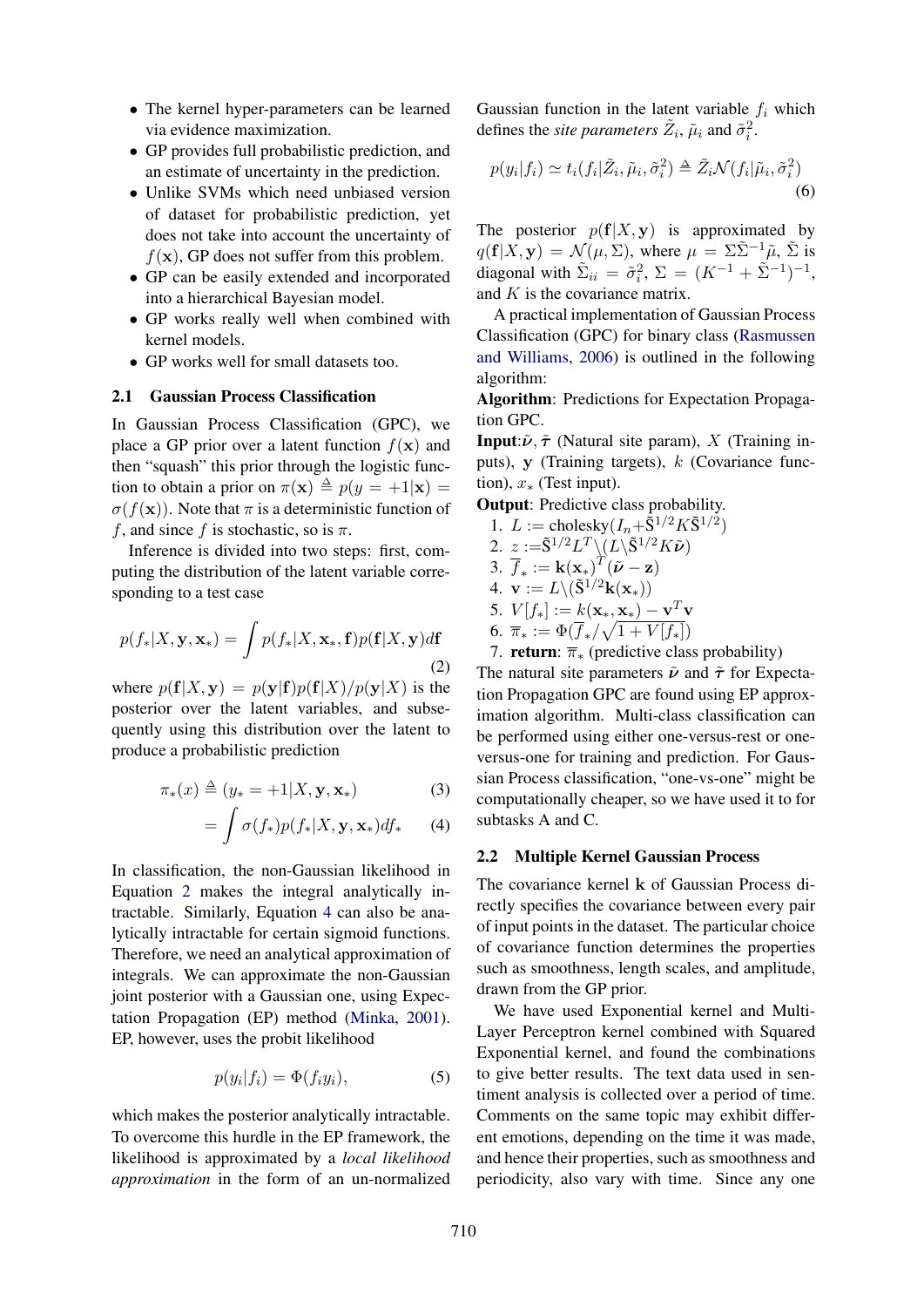kernel learns only certain properties well, multiple kernels are effective in detecting the simultaneous presence of different emotions in the data.

The MKL algorithms use different learning methods for determining the kernel combination function. It is divided into five major categories: Fixed rules, Heuristic approaches, Optimization approaches, Bayesian approaches and Boosting approaches. The combination of kernels in different learning methods can be performed in one of the two basic ways, either using linear combination or using non-linear combination. Linear combination seems more promising (Gonen and Alpaydn, 2011), and have two basic categories: unweighted sum (i.e., using sum or mean of the kernels as the combined kernel) and weighted sum. Non-linear combination uses non-linear functions of kernels, namely multiplication, power, and exponentiation. We have studied the fixed rule linear combination in this work which can be represented as

$$
\mathbf{k}(x, x') = \mathbf{k_1}(x, x') + \mathbf{k_2}(x, x') + \ldots + \mathbf{k_n}(x, x').
$$
  
(7)

For training, we have used one-step method together with the simultaneous approach. One-step methods, in a single pass, calculate both the parameters of the combination function, and those of the combined base learner; and the simultaneous approach ensures that both sets of parameters are learned together.

#### 3 System Overview

The system comprises of the following modules: data extraction, preprocessing, feature vector generation, and multi-kernel Gaussian Process model building. The data is preprocessed with lemmatization and tokenization, using NLTK toolkit. Then train variable is assigned an integer value. A data dictionary is built using training sentences, and feature vectors for train sets are generated by encoding BoW representation. These feature vectors are given as input to build the MKGPC model.

The Multi-Kernel Gaussian Process Classification (MKGPC) model building is outlined in the following algorithm.

Algorithm: Build a Multi-Kernel Gaussian Process model.

Input: Input dataset with BoW feature representation.

Output: Learned model.

#### begin

- 1. Split the training dataset into XTrain which contains the features and YTrain that contains the emotion scores.
- 2. Build the initial classification model using appropriate kernel function.
- 3. Optimize the classification model with the hyper-parameters (length scale, variance, noise).
- 4. Return the learned model.

## end

There are different kernels that can be used to build a GPC model. The *Squared Exponential (SE)* kernel, sometimes called the Gaussian or Radial Basis Function (RBF), has become the default kernel in GPs. To model the long-term smoothrising trend, we use a Squared Exponential covariance term.

$$
\mathbf{k}(x, x') = \sigma^2 \exp\left(-\frac{(x - x')^2}{2l^2}\right). \tag{8}
$$

where  $\sigma^2$  is the variance and l is the length-scale.

The usage of *Exponential kernel* is particularly common in machine learning and hence is also used in GPs. They perform tasks such as statistical classification, regression analysis, and cluster analysis on data in an implicit space.

$$
\mathbf{k}(x, x') = \sigma^2 \exp\left(-\frac{(x - x')}{2l^2}\right) \tag{9}
$$

The *Multi-Layer Perceptron* kernel has also found use in GP as it can learn the periodicity property present in the dataset; its  $\mathbf{k}(x, x')$  is given by

$$
\frac{2\sigma^2}{\pi} \sin^{-1} \frac{(\sigma_w^2 x^T x' + \sigma_b^2)}{\sqrt{\sigma_w^2 x^T x + \sigma_b^2 + 1} \sqrt{\sigma_w^2 x'^T x' \sigma_b^2 + 1}}
$$
(10)

where  $\sigma^2$  is the variance,  $\sigma_w^2$  is the vector of the variances of the prior over input weights and  $\sigma_b^2$ is the variance of the prior over bias parameters. The kernel can learn more effectively because of the additional parameters  $\sigma_w^2$  and  $\sigma_b^2$ .

## 4 Results and Discussion

The output submitted for the task was obtained using MKGPC with Radial Basis Function kernel and Exponential Kernel. We also used Multi-Layer Perceptron Kernel. The results of the SGPC using SE kernel for subtask B and MKGPC for